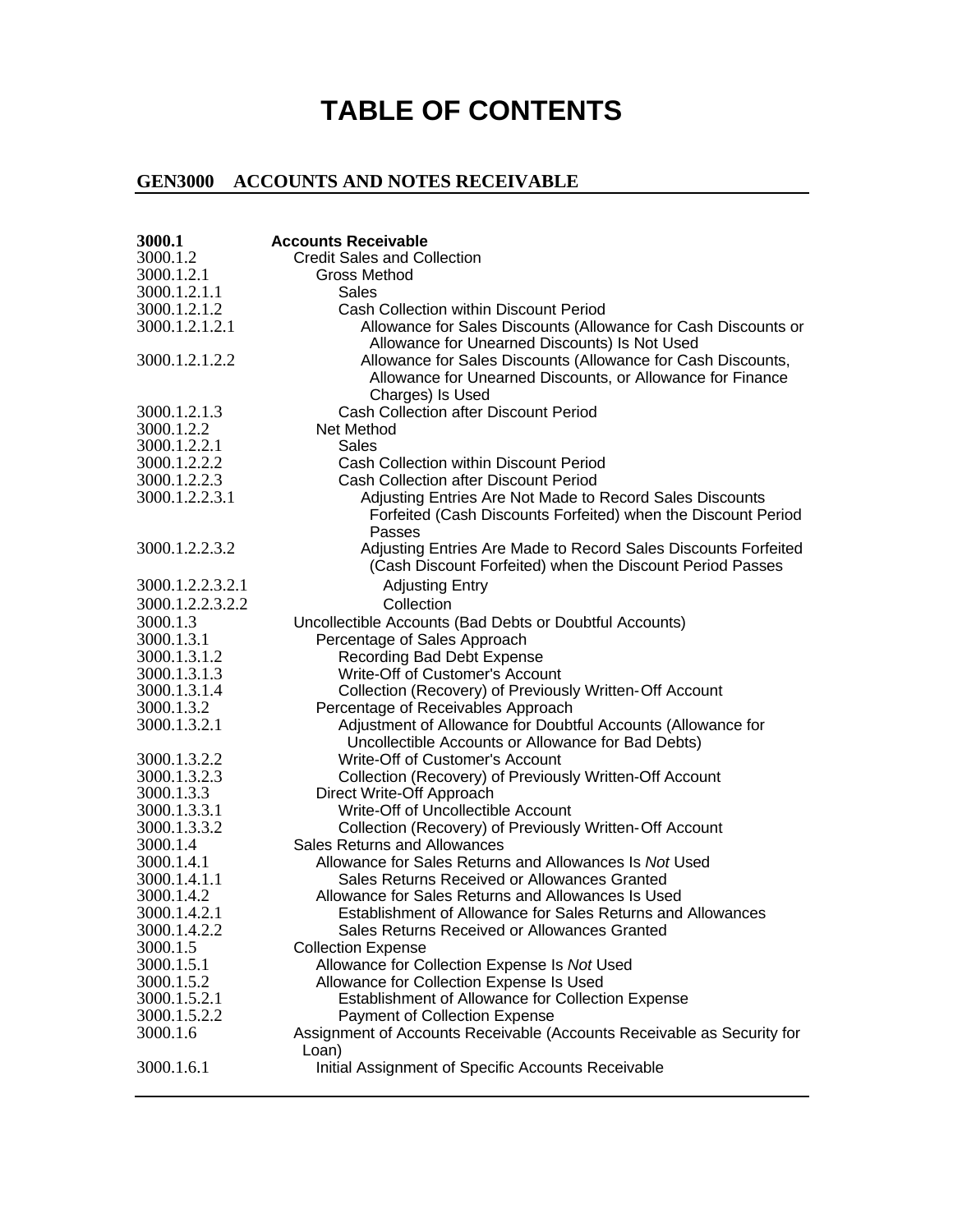| 3000.1.6.2                     | Sales Returns and Allowances Involving Accounts Receivable                                 |
|--------------------------------|--------------------------------------------------------------------------------------------|
|                                | Assigned                                                                                   |
| 3000.1.6.3                     | Collection of Accounts Receivable Assigned by Assignor (Borrower)                          |
| 3000.1.6.4<br>3000.1.6.5       | Remittance to Assignee (Lender)<br>Write-Off of Uncollectible Accounts Receivable Assigned |
| 3000.1.7                       | Sale (Transfer) of Accounts Receivable                                                     |
| 3000.1.7.1                     | Sale without Recourse (Factoring)                                                          |
| 3000.1.7.2                     | Sale with Recourse                                                                         |
| 3000.1.7.2.1                   | <b>Treated as Borrowing</b>                                                                |
| 3000.1.7.2.2                   | Treated as Sale (Factoring)                                                                |
| 3000.1.8                       | Installment Accounts Receivable                                                            |
| 3000.2                         | <b>Notes Receivable</b>                                                                    |
| 3000.2.1                       | Receipt of Notes Receivable                                                                |
| 3000.2.1.1                     | Receipt for Cash                                                                           |
| 3000.2.1.1.1                   | Note Carries Realistic Interest Rate                                                       |
| 3000.2.1.1.1.1                 | Receipt of Note                                                                            |
| 3000.2.1.1.1.2                 | Accrual of Interest at End of Accounting Period                                            |
| 3000.2.1.1.1.3                 | Receipt of Interest Periodically if Reversing Entries Are Not<br>Made                      |
| 3000.2.1.1.1.4                 | Receipt of Interest Periodically if Reversing Entries Are Made                             |
| 3000.2.1.1.2                   | Noninterest-Bearing Note or Note Carrying an Unrealistically Low                           |
|                                | <b>Interest Rate</b>                                                                       |
| 3000.2.1.1.2.1                 | <b>Receipt of Note</b>                                                                     |
| 3000.2.1.1.2.2                 | Accrual of Interest at End of Accounting Period                                            |
| 3000.2.1.1.2.3                 | Receipt of Interest Periodically if Reversing Entries Are Not Made                         |
| 3000.2.1.1.2.4                 | Receipt of Interest Periodically if Reversing Entries Are Made                             |
| 3000.2.1.2                     | Receipt to Replace Accounts Receivable                                                     |
| 3000.2.1.2.1                   | <b>Accrual of Interest</b>                                                                 |
| 3000.2.1.2.1.1                 | Discount on Notes Receivable Is Not Involved                                               |
| 3000.2.1.2.1.2<br>3000.2.1.2.2 | Discount on Notes Receivable Is Involved                                                   |
| 3000.2.1.2.2.1                 | Receipt of Interest<br>Discount on Notes Receivable Is Not Involved                        |
| 3000.2.1.2.2.2                 | Discount on Notes Receivable Is Involved                                                   |
| 3000.2.1.3                     | <b>Receipt for Sales</b>                                                                   |
| 3000.2.1.3.1                   | <b>Accrual of Interest</b>                                                                 |
| 3000.2.1.3.1.1                 | Discount on Notes Receivable Is Not Involved                                               |
| 3000.2.1.3.1.2                 | Discount on Notes Receivable Is Involved                                                   |
| 3000.2.1.3.2                   | Receipt of Interest                                                                        |
| 3000.2.1.3.2.1                 | Discount on Notes Receivable Is Not Involved                                               |
| 3000.2.1.3.2.2                 | Discount on Notes Receivable Is Involved                                                   |
| 3000.2.1.4                     | Receipt for Cash and Prepaid Rights                                                        |
| 3000.2.1.4.1                   | <b>Accrual of Interest</b>                                                                 |
| 3000.2.1.4.1.1                 | Discount on Notes Receivable Is Not Involved                                               |
| 3000.2.1.4.1.2                 | Discount on Notes Receivable Is Involved                                                   |
| 3000.2.1.4.2                   | Receipt of Interest                                                                        |
| 3000.2.1.4.2.1                 | Discount on Notes Receivable Is Not Involved                                               |
| 3000.2.1.4.2.2                 | Discount on Notes Receivable Is Involved                                                   |
| 3000.2.1.5                     | Receipt for Property or Goods                                                              |
| 3000.2.1.5.1<br>3000.2.1.5.1.1 | <b>Accrual of Interest</b><br>Discount on Notes Receivable Is Not Involved                 |
| 3000.2.1.5.1.2                 | Discount on Notes Receivable Is Involved                                                   |
| 3000.2.1.5.2                   | Receipt of Interest                                                                        |
| 3000.2.1.5.2.1                 | Discount on Notes Receivable Is Not Involved                                               |
| 3000.2.1.5.2.2                 | Discount on Notes Receivable Is Involved                                                   |
| 3000.2.1.6                     | <b>Receipt for Services</b>                                                                |
| 3000.2.1.6.1                   | Accrual of Interest                                                                        |
|                                |                                                                                            |